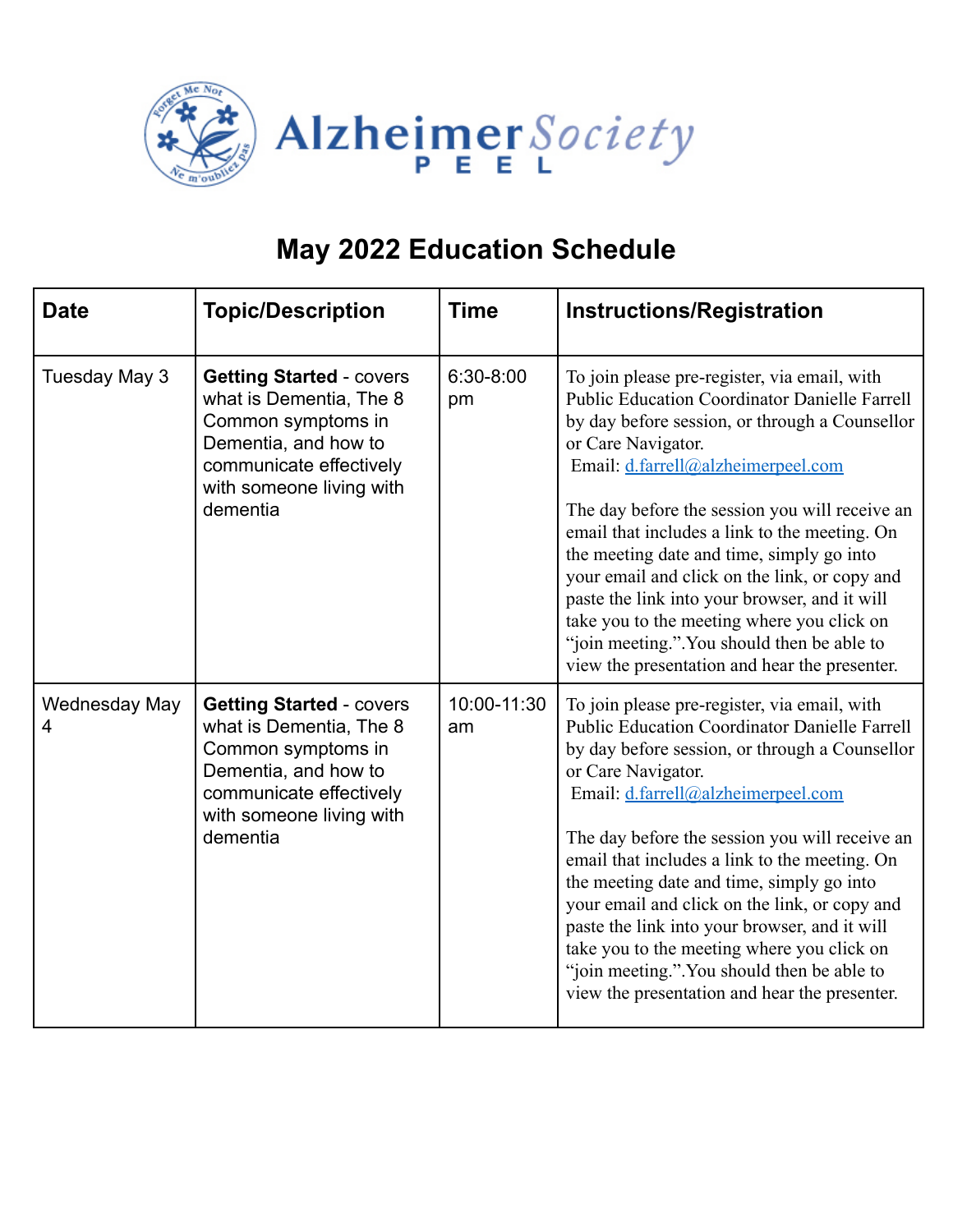

| Tuesday May 10      | Montessori- covers what<br>is Montessori for<br>dementia, why we use the<br>techniques, activity ideas<br>for home use & how to<br>adapt them for<br>stage/abilities.  | 6:30-8:00<br>pm   | To join please pre-register, via email, with<br><b>Public Education Coordinator Danielle Farrell</b><br>by day before session, or through a Counsellor<br>or Care Navigator.<br>Email: d.farrell@alzheimerpeel.com<br>The day before the session you will receive an<br>email that includes a link to the meeting. On<br>the meeting date and time, simply go into<br>your email and click on the link, or copy and<br>paste the link into your browser, and it will<br>take you to the meeting where you click on<br>"join meeting.". You should then be able to<br>view the presentation and hear the presenter.       |
|---------------------|------------------------------------------------------------------------------------------------------------------------------------------------------------------------|-------------------|--------------------------------------------------------------------------------------------------------------------------------------------------------------------------------------------------------------------------------------------------------------------------------------------------------------------------------------------------------------------------------------------------------------------------------------------------------------------------------------------------------------------------------------------------------------------------------------------------------------------------|
| Wednesday May<br>11 | Montessori - covers what<br>is Montessori for<br>dementia, why we use the<br>techniques, activity ideas<br>for home use & how to<br>adapt them for<br>stage/abilities. | 10:00-11:30<br>am | To join please pre-register, via email or call to,<br><b>Public Education Coordinator Danielle Farrell</b><br>by day before session, or through a Counsellor<br>or Care Navigator.<br>Email: d.farrell@alzheimerpeel.com<br>The day before the session you will receive an<br>email that includes a link to the meeting. On<br>the meeting date and time, simply go into<br>your email and click on the link, or copy and<br>paste the link into your browser, and it will<br>take you to the meeting where you click on<br>"join meeting.". You should then be able to<br>view the presentation and hear the presenter. |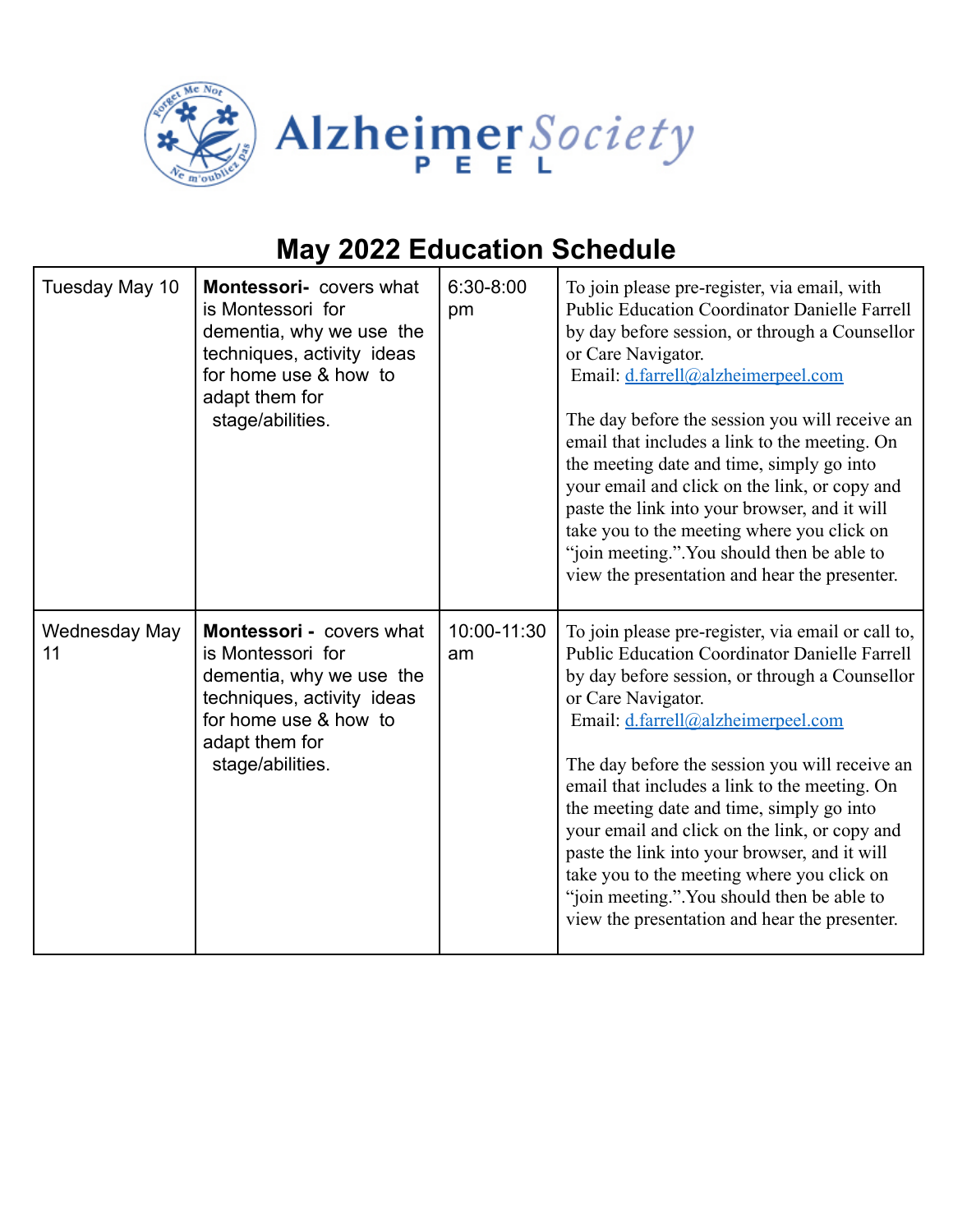

| Tuesday May 17      | <b>Legal and Financial</b><br>Guest speakers:<br>Chartered<br><b>Accountant Mike</b><br>Halloway, and Wills and<br><b>Estate Attorney Robert</b><br>Love will present on<br>legal & financial issues<br>related to managing<br>property for someone<br>with dementia. | 6:30-8 pm         | To join please pre-register, via email, with<br><b>Public Education Coordinator Danielle Farrell</b><br>by day before session, or through a Counsellor<br>or Care Navigator.<br>Email: d.farrell@alzheimerpeel.com<br>The day before the session you will receive an<br>email that includes a link to the meeting. On<br>the meeting date and time, simply go into<br>your email and click on the link, or copy and<br>paste the link into your browser, and it will<br>take you to the meeting where you click on<br>"join meeting.". You should then be able to<br>view the presentation and hear the presenter. |
|---------------------|-----------------------------------------------------------------------------------------------------------------------------------------------------------------------------------------------------------------------------------------------------------------------|-------------------|--------------------------------------------------------------------------------------------------------------------------------------------------------------------------------------------------------------------------------------------------------------------------------------------------------------------------------------------------------------------------------------------------------------------------------------------------------------------------------------------------------------------------------------------------------------------------------------------------------------------|
| Wednesday May<br>18 | <b>Legal and Financial</b><br>Guest speakers:<br>Chartered<br><b>Accountant Mike</b><br>Halloway, and Wills and<br><b>Estate Attorney Robert</b><br>Love will present on<br>legal & financial issues<br>related to managing<br>property for someone<br>with dementia. | 10:00-11:30<br>am | To join please pre-register, via email, with<br><b>Public Education Coordinator Danielle Farrell</b><br>by day before session, or through a Counsellor<br>or Care Navigator.<br>Email: d.farrell@alzheimerpeel.com<br>The day before the session you will receive an<br>email that includes a link to the meeting. On<br>the meeting date and time, simply go into<br>your email and click on the link, or copy and<br>paste the link into your browser, and it will<br>take you to the meeting where you click on<br>"join meeting.". You should then be able to<br>view the presentation and hear the presenter. |